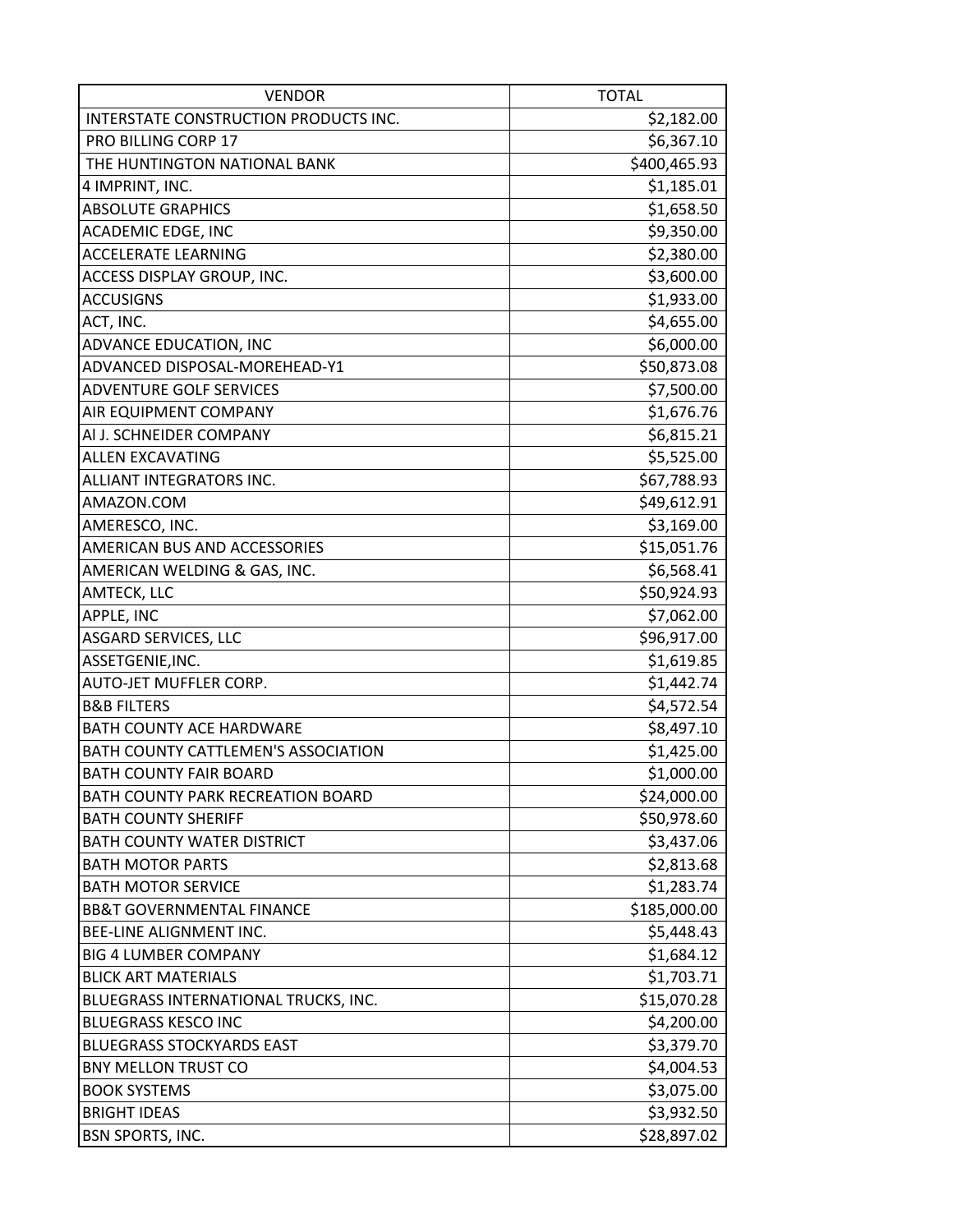| BYPASS RENTAL CENTER OF WINCHESTER    | \$1,342.07   |
|---------------------------------------|--------------|
| BYTE SPEED, LLC                       | \$99,317.00  |
| C WORTH, INC                          | \$39,084.30  |
| <b>CAMERON CORBIN</b>                 | \$1,000.00   |
| <b>CAPITAL CAST STONE</b>             | \$38,000.00  |
| CDW GOVERMENT, INC                    | \$16,221.14  |
| CENTRAL KENTUCKY GLASS CO             | \$41,714.00  |
| CENTRAL SCREEN PRINTING, INC.         | \$2,144.25   |
| CENTRAL STATES BUS SALES, INC.        | \$198,461.64 |
| <b>CINTAS CORPORATION LOC 312</b>     | \$29,186.86  |
| <b>CITY OF OWINGSVILLE</b>            | \$25,096.68  |
| CIVICSOLAR, INC.                      | \$1,773.33   |
| <b>CKG SUPPLY</b>                     | \$84,790.00  |
| CLAY INGELS CO LLC                    | \$66,608.00  |
| <b>CMW ARCHITECTS &amp; ENGINEERS</b> | \$60,838.33  |
| <b>COLORS PAINT INC.</b>              | \$1,227.25   |
| COMMERCIAL PARTS AND SERVICE, INC.    | \$1,714.58   |
| <b>COMMERCIAL SIGNS</b>               | \$1,467.13   |
| COMMUNICATION CONNECTIONS, LLC        | \$76,264.75  |
| COMMUNITY FAMILY CLINIC, PLLC         | \$2,750.00   |
| CONNECT RENTAL AND SALES, INC         | \$1,815.62   |
| CONSULTING SERVICES INCORPORATED      | \$31,835.00  |
| CONTINENTAL SEWING CENTER             | \$1,827.81   |
| <b>CRACKER BARREL STORE #355</b>      | \$2,733.41   |
| CROWN EQUIPMENT CORPORATION           | \$37,556.17  |
| <b>CUTTER-PULLIAM ELECTRIC</b>        | \$377,325.00 |
| DELTA RESOURCES, INC.                 | \$76,685.48  |
| DEMCO, INC                            | \$1,294.01   |
| DIVISION OF REGULATED CHILD CARE      | \$1,500.00   |
| DOLLAR GENERAL - CHARGED SALES        | \$2,237.24   |
| DON WILSON MUSIC COMPANY INC          | \$1,000.00   |
| DONAHUE MECHANICAL                    | \$578,106.45 |
| DUTCH'S CHEVY AND OLDS                | \$10,120.94  |
| <b>ECKART WHOLESALE SUPPLIES</b>      | \$263,826.20 |
| ECOLAB, INC                           | \$6,787.30   |
| EDMENTUM, INC                         | \$11,125.00  |
| EDUCATIONAL DISC GOLF EXPERIENCE      | \$1,068.00   |
| <b>ENABLINGDEVICES</b>                | \$6,039.80   |
| EUROSPORT/SOCCER.COM                  | \$5,387.24   |
| EXPLORELEARNING, LLC                  | \$5,071.01   |
| <b>EXTREME NETWORKS INC.</b>          | \$28,677.60  |
| <b>FERGUSON ENTERPRISES INC #20</b>   | \$68,314.80  |
| <b>FERRELLGAS</b>                     | \$32,664.00  |
| FIFTH THIRD BANK                      | \$197,828.84 |
| <b>FIREFLY COMPUTERS</b>              | \$126,440.30 |
| FLEETPRIDE INC.                       | \$16,363.09  |
| <b>FLEMING MASON</b>                  | \$50,014.60  |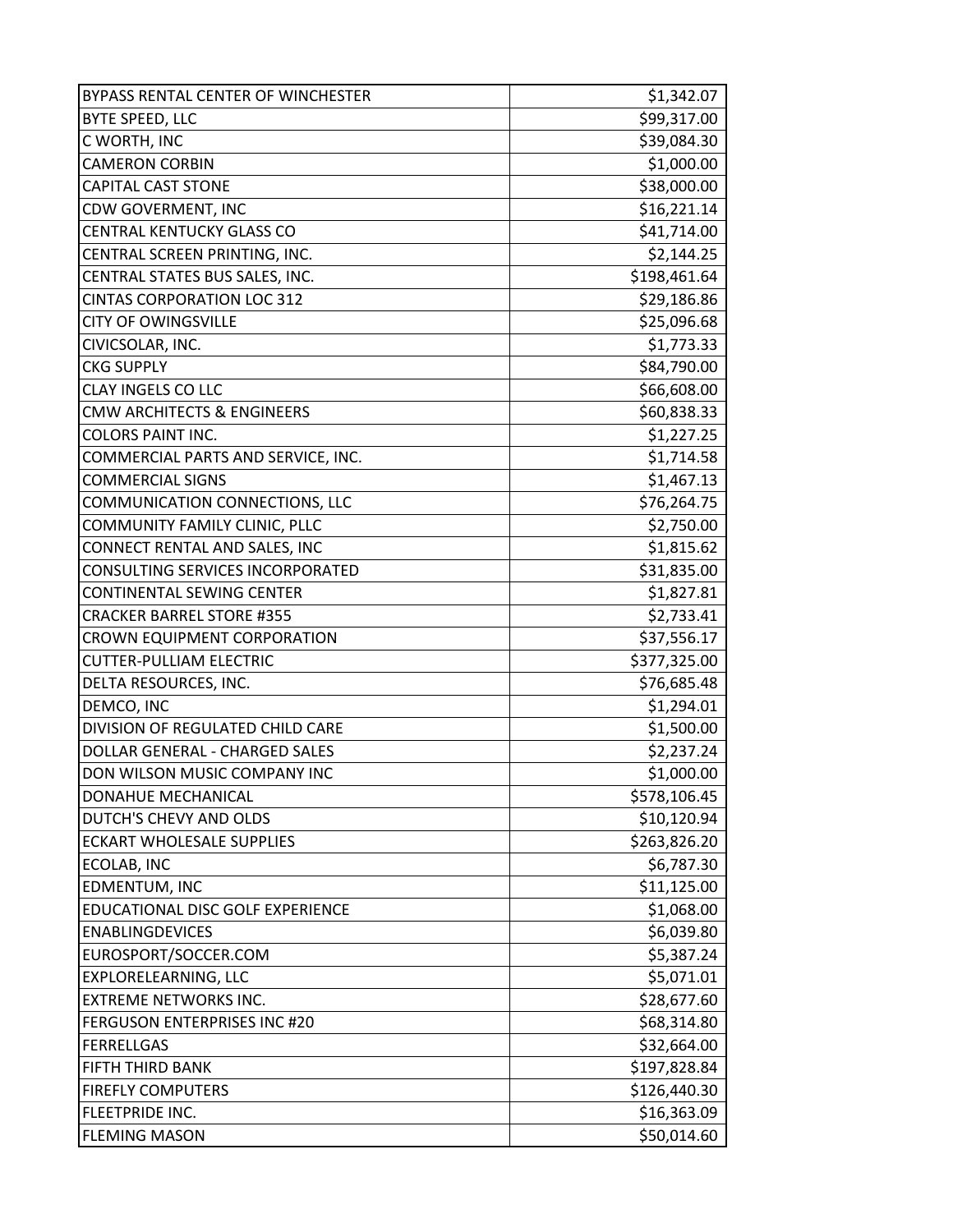| FLINN SCIENTIFIC, INC                    | \$1,047.88   |
|------------------------------------------|--------------|
| FOLLETT SCHOOL SOLUTIONS, INC.           | \$4,792.39   |
| FORTERRA PIPE & PRECAST, LLC             | \$1,605.00   |
| <b>FORWARD EDGE ASSOCIATES</b>           | \$4,949.00   |
| <b>FOUNDATION BUILDING MATERIALS</b>     | \$57,658.12  |
| <b>GARRETT COMMUNICATIONS</b>            | \$6,101.81   |
| GATEKEEPER SYSTEMS, INC.                 | \$1,699.80   |
| <b>GATEWAY CYCLES</b>                    | \$4,312.96   |
| GATEWAY DISTRICT HEALTH DEPARTMENT       | \$1,175.47   |
| <b>GEM CITY TIRE</b>                     | \$1,501.26   |
| <b>GENERAL SALES COMPANY</b>             | \$60,504.39  |
| <b>GLORIA METZ</b>                       | \$1,082.22   |
| <b>GOPHER SPORT</b>                      | \$8,278.83   |
| <b>GORDON FOOD SERVICE-ID</b>            | \$665,516.64 |
| <b>GREENWADE FARM THE HERITAGE LLC""</b> | \$2,075.00   |
| HAMILTON, INC.                           | \$21,594.57  |
| HANDS ON THERAPY, PSC                    | \$69,484.80  |
| HANN MANUFACTURING, INC.                 | \$6,335.00   |
| HARRIS FLOOR COVERING, INC               | \$43,668.00  |
| <b>HAWKES LEARNING SYSTEMS</b>           | \$3,631.39   |
| <b>HEARTLAND PAYMENT SYSTEMS</b>         | \$4,568.25   |
| HERTZ FURNITURE SYSTEMS                  | \$8,257.00   |
| <b>HILLYARD KENTUCKY</b>                 | \$2,725.94   |
| HUNTINGTON NATIONAL BANK                 | \$60,318.66  |
| HURST MUSIC, INC.                        | \$13,184.39  |
| <b>ILLUMINATE EDUCATION</b>              | \$1,440.00   |
| <b>INFINITE CAMPUS</b>                   | \$12,431.50  |
| INFOSEND, INC.                           | \$1,120.00   |
| <b>IN-TEAM</b>                           | \$1,250.00   |
| IPEVO, INC.                              | \$1,791.00   |
| JEFFERY FANNIN ENTERPRISES INC.          | \$13,118.00  |
| JENNINGS SEPTIC SERVICE                  | \$1,035.00   |
| JKM TRAINING, INC.                       | \$1,137.00   |
| JOHN DEERE FINANCIAL                     | \$7,002.48   |
| JOHN WAYNE PEST CONTROL, INC             | \$4,888.00   |
| <b>JOHNSTONE SUPPLY</b>                  | \$10,710.89  |
| <b>JOSTENS, INC</b>                      | \$1,531.34   |
| <b>JUNIOR LIBRARY GUILD</b>              | \$3,195.53   |
| <b>K9 RESOURCES</b>                      | \$8,412.00   |
| <b>KACTE</b>                             | \$2,030.00   |
| KALKREUTH ROOFING & SHEET METAL          | \$5,665.53   |
| KAREN WHITE, COMS                        | \$8,665.00   |
| <b>KASA</b>                              | \$5,836.00   |
| KELLEY GALLOWAY SMITH GOOLSBY, PSC       | \$20,300.00  |
| <b>KELLY DICKERSON</b>                   | \$1,861.47   |
| KENTUCKY ASSOC. SCHOOL BUSINESS OFFICALS | \$2,580.00   |
| KENTUCKY ASSOCIATION OF SCHOOL SUPT      | \$1,750.00   |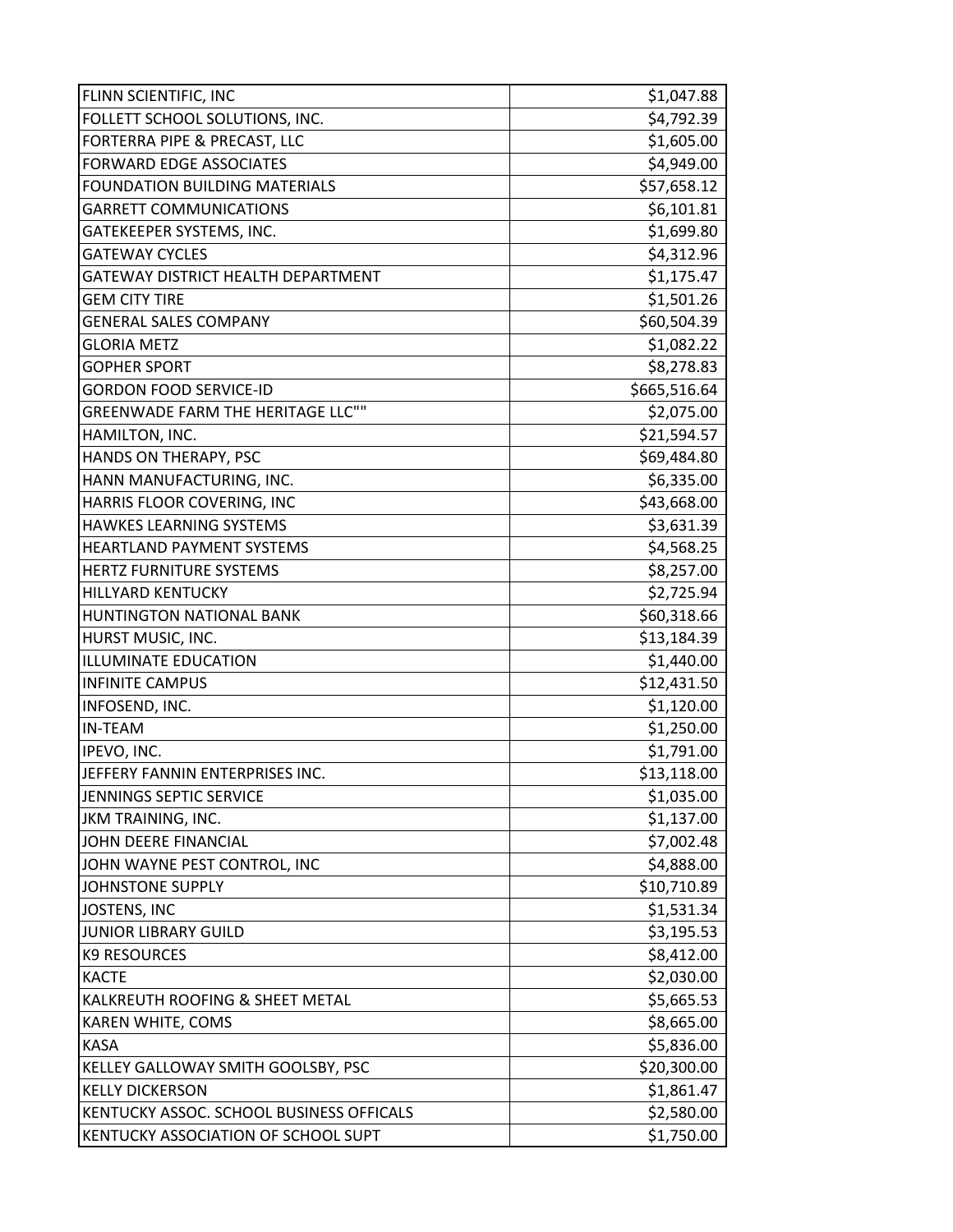| <b>KENTUCKY BANK</b>                        | \$60,350.89  |
|---------------------------------------------|--------------|
| <b>KENTUCKY CORRECTIONAL INDUSTRIES</b>     | \$19,765.76  |
| <b>KENTUCKY DAWGS, LLC.</b>                 | \$1,734.95   |
| KENTUCKY EDUCATIONAL DEVELOPMENT CO         | \$110,136.68 |
| <b>KENTUCKY EMPLOYERS' MUTUAL INSURANCE</b> | \$53,590.21  |
| IKENTUCKY RETIREMENT SYSTEMS                | \$58,017.25  |
| <b>KENTUCKY SCHOOL BOARDS ASSOCIATION</b>   | \$12,746.25  |
| IKENTUCKY SCHOOL NURSE ASSOCIATION          | \$1,960.00   |
| KENTUCKY STATE POLICE PROFESSIONAL ASSOC    | \$1,000.00   |
| KENTUCKY STATE TREASURER                    | \$198,202.94 |
| <b>KENTUCKY UTILITIES COMPANY/ODP</b>       | \$301,304.17 |
| <b>KERKAN ROOFING INC</b>                   | \$148,152.82 |
| <b>KPS SALES, LLC</b>                       | \$135,341.24 |
| <b>KREMER WHOLESALE, INC.</b>               | \$1,957.70   |
| <b>KROGER</b>                               | \$1,001.67   |
| IKSBIT-WORKERS COMP FUND                    | \$19,179.00  |
| KY NEWSGROUP/MC INVESTMENTS INC             | \$2,130.00   |
| <b>KYSTE</b>                                | \$2,513.00   |
| LAKESHORE LEARNING MATERIALS                | \$5,504.18   |
| LANDMARK SPRINKLER, INC                     | \$124,065.00 |
| <b>LARRY SLONE</b>                          | \$1,500.00   |
| LAURA PUENTE                                | \$2,270.60   |
| LEANNA R. BUTCHER                           | \$2,000.00   |
| <b>LEXIE MORGAN CRAIG</b>                   | \$1,000.00   |
| <b>LIBERTY MUTUAL INSURANCE</b>             | \$72,841.28  |
| <b>LIGHTING SOLUTIONS</b>                   | \$10,234.74  |
| LITTLE ACORN OIL COMPANY                    | \$6,175.92   |
| LOWES, INC                                  | \$19,385.32  |
| MAILFINANCE INC.                            | \$2,975.85   |
| <b>MAJOR BRANDS</b>                         | \$7,853.46   |
| IMARLIN                                     | \$3,908.54   |
| MARTIN FLOORING CO., INC.                   | \$1,110.00   |
| <b>MARY STEWARD</b>                         | \$1,339.89   |
| <b>MASON STRUCTURE, INC.</b>                | \$891,575.98 |
| MAZANEC, RASKIN & RYDER CO., LPA            | \$1,462.90   |
| MCGRAW-HILL SCHOOL EDUCATION HOLDINGS, LLC  | \$15,579.34  |
| <b>MCKINNEY PAINTING</b>                    | \$74,529.00  |
| MEADE CONCRETE PRODUCTS, INC.               | \$81,374.38  |
| <b>MEADE TRACTOR</b>                        | \$1,189.42   |
| METALS DEPOT INTERNATIONAL                  | \$1,141.64   |
| <b>MICHELE RAE JOHNSON</b>                  | \$1,619.33   |
| MILLS SUPPLY                                | \$13,444.51  |
| MIRACLE OF KY AND TN                        | \$7,149.43   |
| MMI OF KENTUCKY                             | \$31,814.38  |
| MOBYMAX, LLC                                | \$2,099.00   |
| <b>MONTGOMERY TRACTOR SALES</b>             | \$38,483.09  |
| <b>MOREHEAD ELECTRIC</b>                    | \$1,618.30   |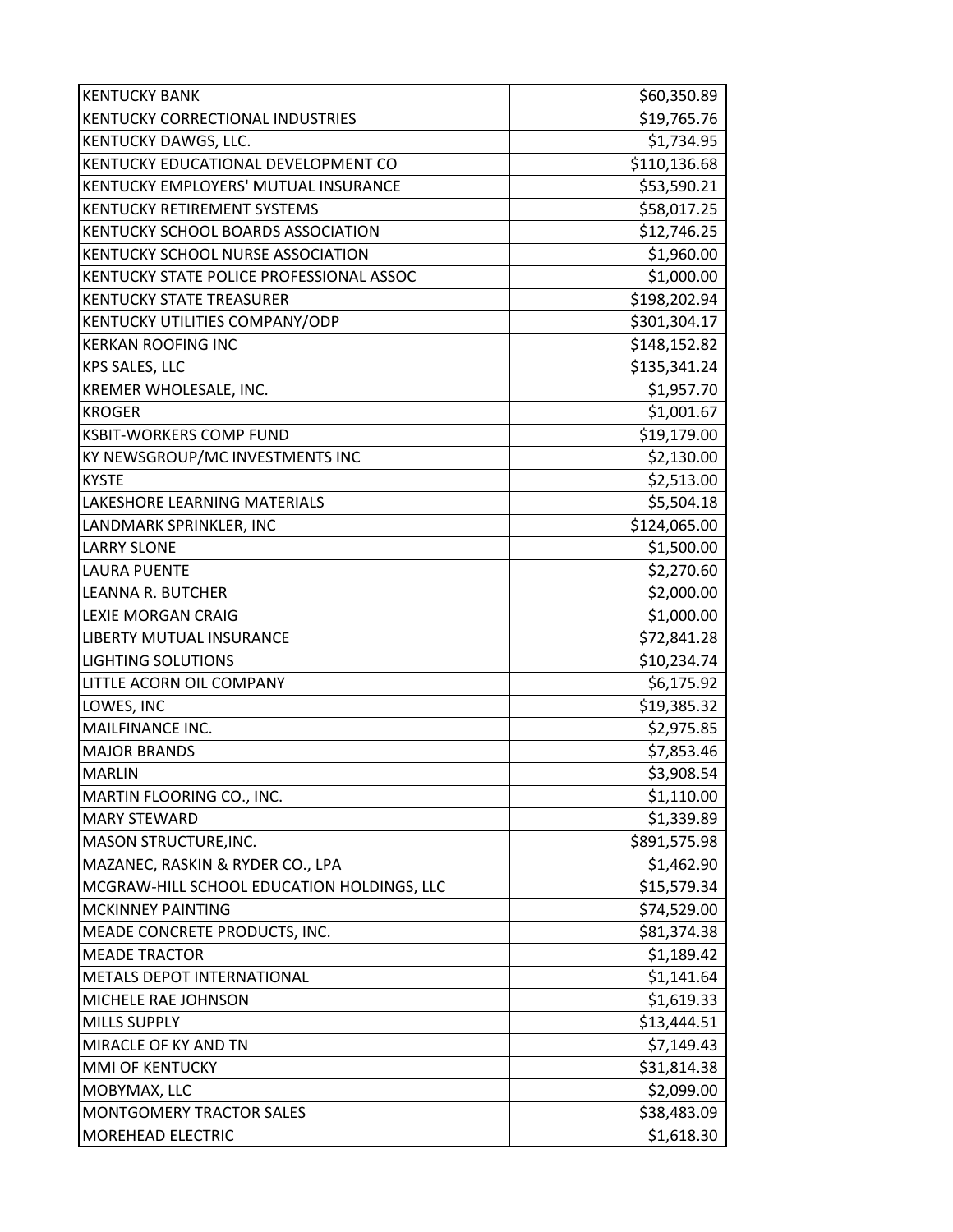| <b>MOREHEAD STATE UNIVERSITY</b>        | \$7,659.75      |
|-----------------------------------------|-----------------|
| <b>MORGAN HOWARD</b>                    | \$1,000.00      |
| MOSS WHOLESALE FLOWERS, INC.            | \$8,744.38      |
| MOVIE LICENSING USA                     | \$3,452.00      |
| MT. STERLING COLLISION CENTRE, LLC      | \$1,699.79      |
| <b>MUELLER ROOFING</b>                  | \$90,000.00     |
| <b>MUSICIAN'S FRIEND</b>                | \$2,659.84      |
| NANDINO INDUSTRIAL ELECTRICAL           | \$4,016.52      |
| NASP, INC.                              | \$4,668.00      |
| NATIONAL FFA ORGANIZATION               | \$1,590.68      |
| NATIONAL HEALTHCAREER ASSOCIATION (NHA) | \$1,805.60      |
| NATIONAL TECHNOLOGY STUDENT ASSOCIATION | \$1,345.00      |
| <b>NEOFUNDS</b>                         | \$3,557.50      |
| NORTHWEST EVALUATION ASSOCIATION        | \$20,787.50     |
| NUCOR-VULCRAFT GROUP                    | \$68,434.89     |
| OFFICE DEPOT, INC                       | \$14,387.42     |
| OK INTERIORS CORP                       | \$168,021.22    |
| OTC BRANDS, INC.                        | \$1,895.53      |
| <b>OWINGSVILLE WATERWORKS</b>           | \$31,769.31     |
| PACKS+WALKER LLC                        | \$233,223.30    |
| PARENT-TEACHER STORE USA, INC.          | \$1,575.76      |
| PAYROLL ACCOUNT                         | \$12,634,562.18 |
| PEARSON EDUCATION, INC.                 | \$1,331.89      |
| PEOPLE ADMIN, INC.                      | \$10,197.00     |
| POSITIVE PROMOTIONS, INC.               | \$2,323.32      |
| <b>POSTMASTER</b>                       | \$4,378.50      |
| PPG ARCHITECTURAL COATINGS              | \$14,974.48     |
| PRECISION MECHANICAL                    | \$264,346.93    |
| PREMIUM HORTICULTURAL SUPPLY            | \$3,549.38      |
| PRICE AND WILLOUGHBY, LLC               | \$1,562.00      |
| <b>PSST</b>                             | \$15,223.00     |
| <b>QUILL CORPORATION</b>                | \$47,077.15     |
| R L CRAIG COMPANY, INC                  | \$142,308.00    |
| R. J. ROBERTS INC.                      | \$23,728.80     |
| REALLY GOOD STUFF, INC.                 | \$1,406.45      |
| RENAISSANCE                             | \$9,700.00      |
| RENAISSANCE LEARNING, INC.              | \$7,859.75      |
| RJ FLANNERY, LLC                        | \$2,303.34      |
| <b>RUBBERECYLE</b>                      | \$3,475.00      |
| SAFE SCHOOLS CONFERENCE                 | \$4,765.00      |
| SAVE-A-LOT CONATSER ENTERPRISES         | \$4,156.42      |
| <b>SCHILLER HARDWARE</b>                | \$126,991.35    |
| SCHOLASTIC BOOK FAIRS INC               | \$4,256.85      |
| SCHOLASTIC INC.                         | \$3,779.70      |
| SCHOLASTIC INSURORS, INC                | \$18,602.58     |
| SCHOOL FURNITURE DEPOT                  | \$1,500.25      |
| SCHOOL NURSE SUPPLY, INC.               | \$1,540.51      |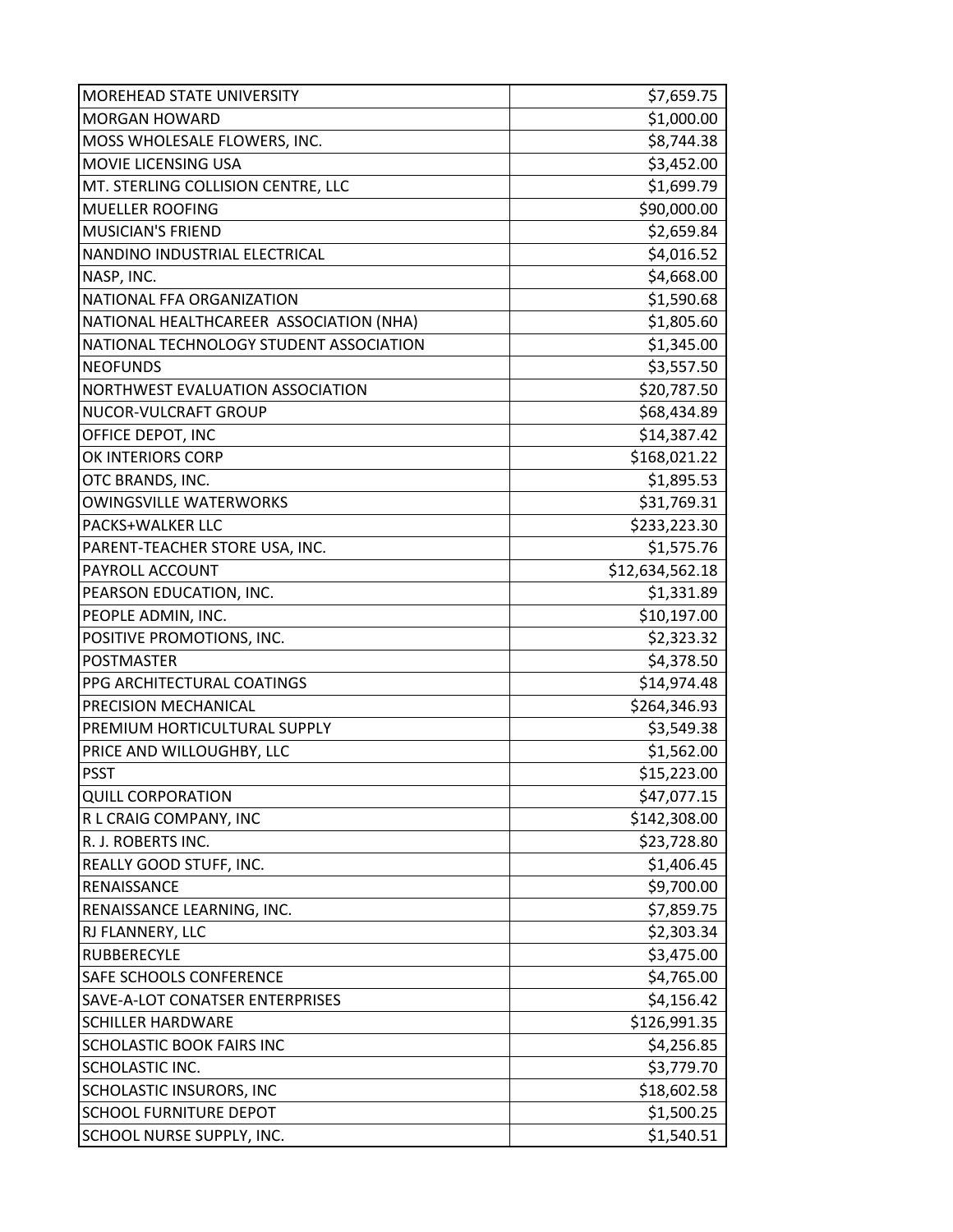| <b>SCHOOL SPECIALTY INC.</b>           | \$26,148.80  |
|----------------------------------------|--------------|
| <b>SCHOOLPOINTE INC.</b>               | \$4,663.50   |
| <b>SCHUTT</b>                          | \$4,146.30   |
| SECURITY VOICE, INC.                   | \$1,800.00   |
| SHAPE MANUFACTURING, INC.              | \$45,200.00  |
| <b>SHERRIES PIZZA HOUSE</b>            | \$1,070.04   |
| SHI INTERNATIONAL CORP.                | \$14,151.40  |
| <b>SHRED-IT USA</b>                    | \$1,045.54   |
| <b>SOLAR CAR CHALLENGE FOUNDATION</b>  | \$1,500.00   |
| <b>SOUTHERN BELLE DAIRY FOODS</b>      | \$126,146.22 |
| SOUTHERN STATES INSURANCE GROUP, INC   | \$79,415.94  |
| <b>STERLING LANES, LLC</b>             | \$1,500.00   |
| SWH SUPPLY CO. LEXINGTON               | \$3,188.05   |
| <b>TEKSUPPLY</b>                       | \$1,304.95   |
| <b>TENTH FRAME CINEMA</b>              | \$2,862.64   |
| <b>TERRY J. ANDERSON</b>               | \$4,335.00   |
| <b>TFH USA LTD</b>                     | \$1,555.00   |
| THE ACADEMIC EDGE                      | \$9,350.00   |
| THE AL J. SCHNEIDER COMPANY            | \$2,287.48   |
| THE HUNTINGTON NATIONAL BANK           | \$115,367.66 |
| THE ISLAND BY HOTEL RL                 | \$10,710.00  |
| THE WELLS GROUP, LLC                   | \$53,720.87  |
| THERMAL EQUIPMENT SALES, INC.          | \$344,052.47 |
| THUNDERSTRUCK MOTORS, LLC              | \$1,684.03   |
| THYSSENKRUPP ELEVATOR CORPORATION      | \$6,412.56   |
| TIERNEY BROTHERS INC                   | \$21,884.00  |
| <b>TIM CRAWFORD</b>                    | \$1,316.25   |
| TIME WARNER CABLE-SWO DIVISION         | \$7,872.53   |
| <b>TONAS GRAPHICS</b>                  | \$3,771.50   |
| TOTAL ID SOLUTIONS, INC.               | \$2,854.50   |
| <b>TREMCO</b>                          | \$6,500.00   |
| TRUCKPRO, LLC - LEXINGTON              | \$1,720.97   |
| TYLER TECHNOLOGIES, INC.               | \$6,295.26   |
| U.K. SPORTS MEDICINE CENTER            | \$2,500.00   |
| U.S. SPECIALITIES HOLDING COMPANY      | \$9,550.00   |
| UNITED REFRIGERATION INC.              | \$2,318.32   |
| UNIVERSITY OF KENTUCKY SPORTS MEDICINE | \$2,500.00   |
| US BANK EQUIPMENT FINANCE              | \$68,373.60  |
| <b>US BANK ST PAUL</b>                 | \$762,925.05 |
| USA SIGNS, LLC                         | \$6,625.00   |
| <b>VERITIV</b>                         | \$3,560.47   |
| <b>VERIZON WIRELESS</b>                | \$8,841.29   |
| <b>VESCIO'S SPORTSFIELD</b>            | \$41,786.42  |
| WALKER COMPANY OF KY INC               | \$551,049.95 |
| WAL-MART COMMUNITY/RFCSLLC             | \$33,991.64  |
| <b>WENGER CORPORATION</b>              | \$1,214.00   |
| WHITE PECK CARRINGTON, LLP             | \$22,238.17  |